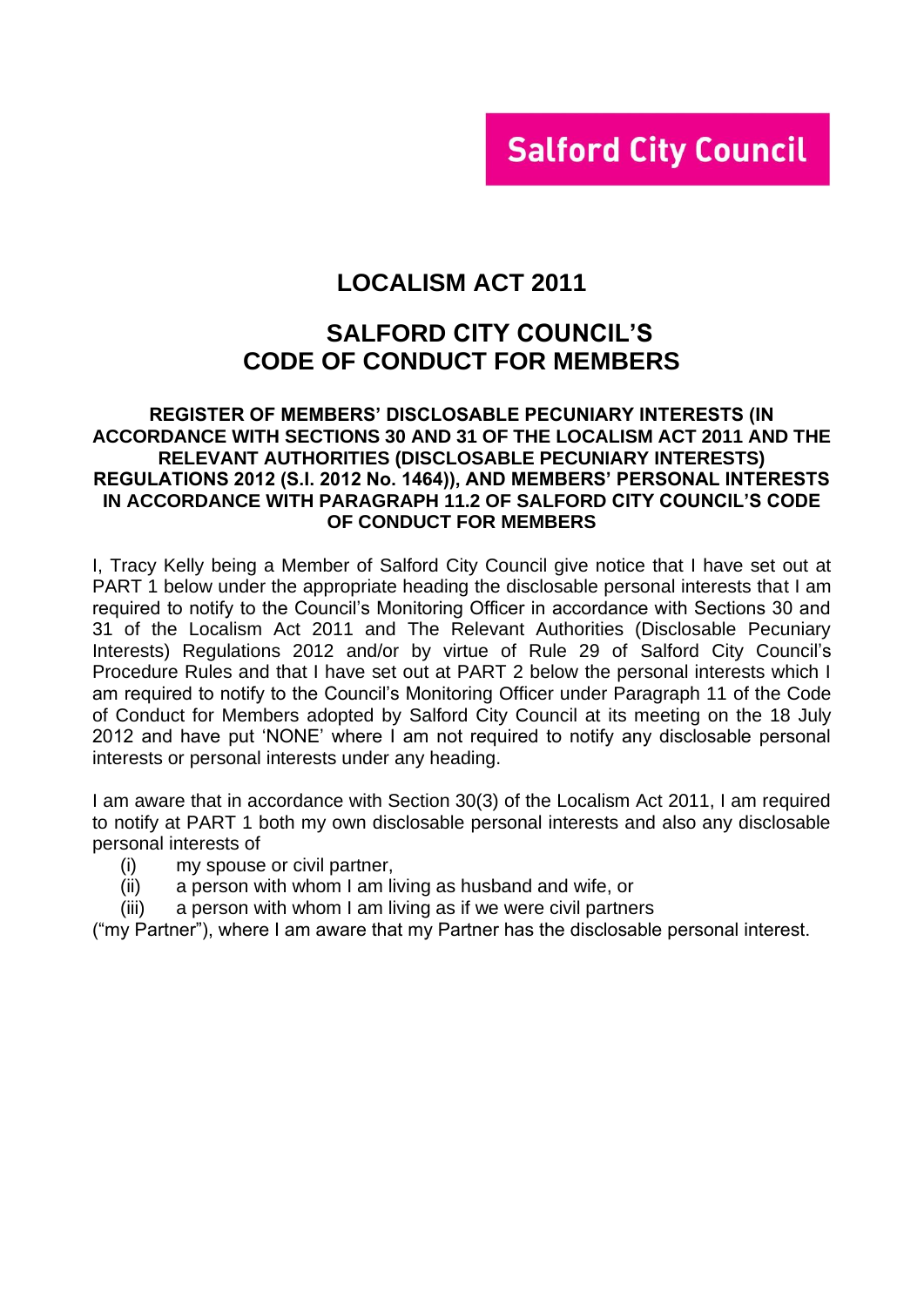# **PART 1**

# **DISCLOSABLE PECUNIARY INTERESTS**

**1. ANY EMPLOYMENT, OFFICE, TRADE, PROFESSION OR VOCATION CARRIED ON FOR PROFIT OR GAIN.**

| <b>Member</b>                                                                                                   | <b>Partner</b>              |
|-----------------------------------------------------------------------------------------------------------------|-----------------------------|
| <b>Statutory Deputy City Mayor Including</b><br><b>Lead Member for Housing</b><br><b>Avanti West Coast Rail</b> | <b>D.S. Smith Recycling</b> |
|                                                                                                                 |                             |
|                                                                                                                 |                             |
|                                                                                                                 |                             |

*NB: You need to include details of any employment or business in which you or your Partner are engaged. Employees should give the name of their employer. You should give the name of any company of which you or your Partner are a partner or remunerated director. Where you or your Partner hold an office, give the name of the person of the body which appointed you or your Partner (in the case of a teacher in a maintained school – the local education authority; in the case of an aided school – the school's governing body)*

## **2. SPONSORSHIP**

**N/a** 

*NB You must* declare *any payment or provision of any other financial benefit (other than from Salford City Council) made or provided to you in respect of any expenses incurred by you in carrying out your duties as a councillor, or towards your election expenses, within the period of 12 months ending with the day on which you give your notification to the Council's Monitoring Officer for the purposes of Section 30(1) of the Localism Act 2011 and/or by virtue of Rule 29 of Salford City Council's Procedure Rules. This includes any payment or financial benefit from a trade union within the meaning of the Trade Union and Labour Relations (Consolidation) Act 1992.*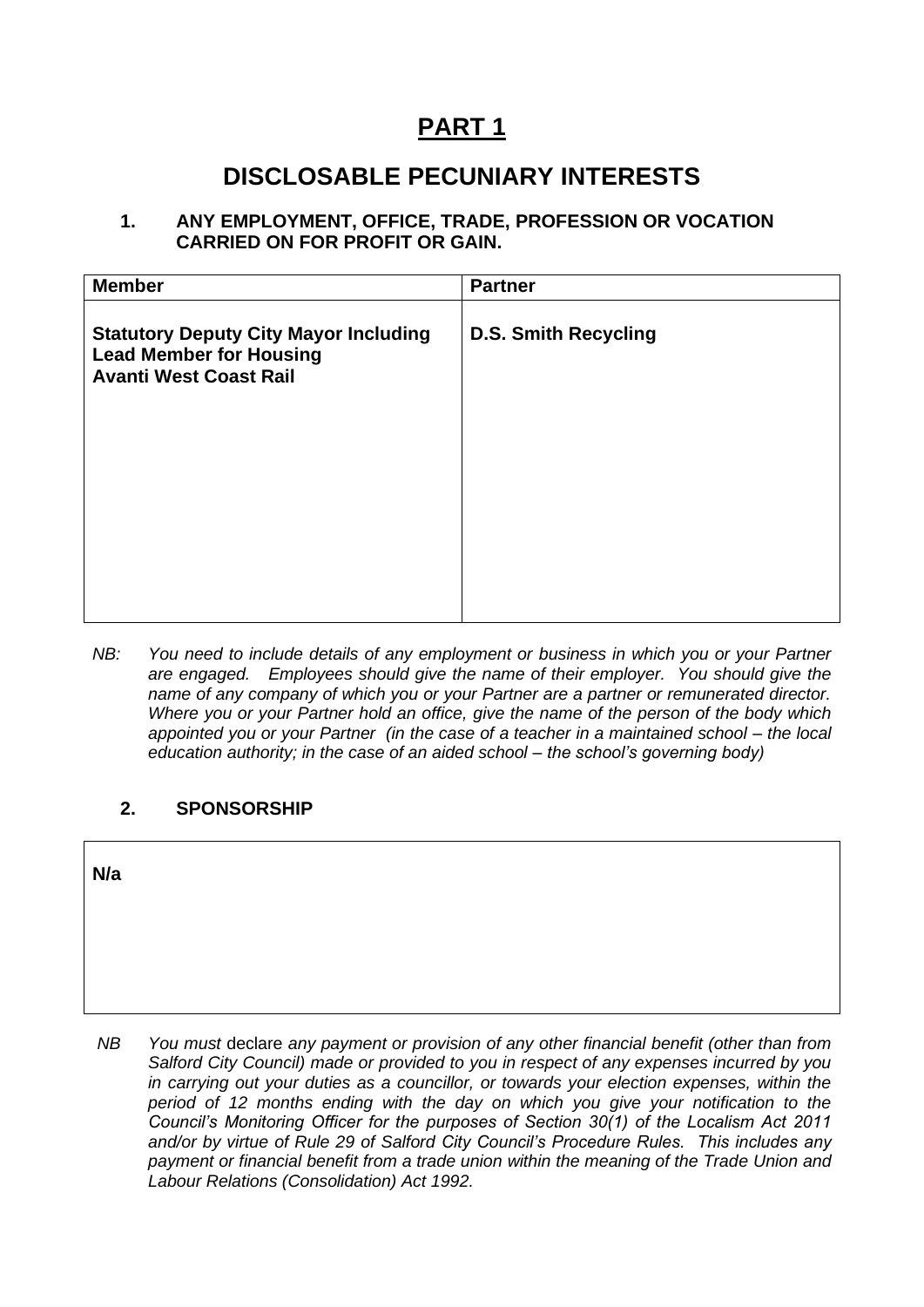## **3. CONTRACTS WITH THE COUNCIL**

| <b>Member</b> | <b>Partner</b> |
|---------------|----------------|
| N/a           | N/a            |
|               |                |
|               |                |

*NB You should describe all contracts of which you are aware, which are made between the Council and* 

- *(i) either yourself or your Partner or*
- *(ii) a body in which you or your Partner have a beneficial interest (being a firm in which you or your Partner is a partner, or a body corporate of which you or your Partner is a director, or in the securities of which you or your partner have a beneficial interest),*

*which are not fully discharged and which are contracts under which goods or services are to be provided or works are to be executed.*

*Please note that the reference to "securities" means "shares, debentures, debenture stock, loan stock, bonds, units of a collective investment scheme within the meaning of the Financial Services and Markets Act 2000 and other securities of any description, other than money deposited with a building society.*

## **4. LAND IN THE AREA OF THE CITY COUNCIL**

| 29 Marlborough Road |
|---------------------|
|                     |

*You should include any land (including houses, buildings or parts of buildings and any interests as mortgagee) within the City's boundaries in which you or your Partner, either alone or jointly, have a proprietary interest for your or your Partner's benefit. You should give the address or brief description to identify it. If you live in Salford you should include your home under this*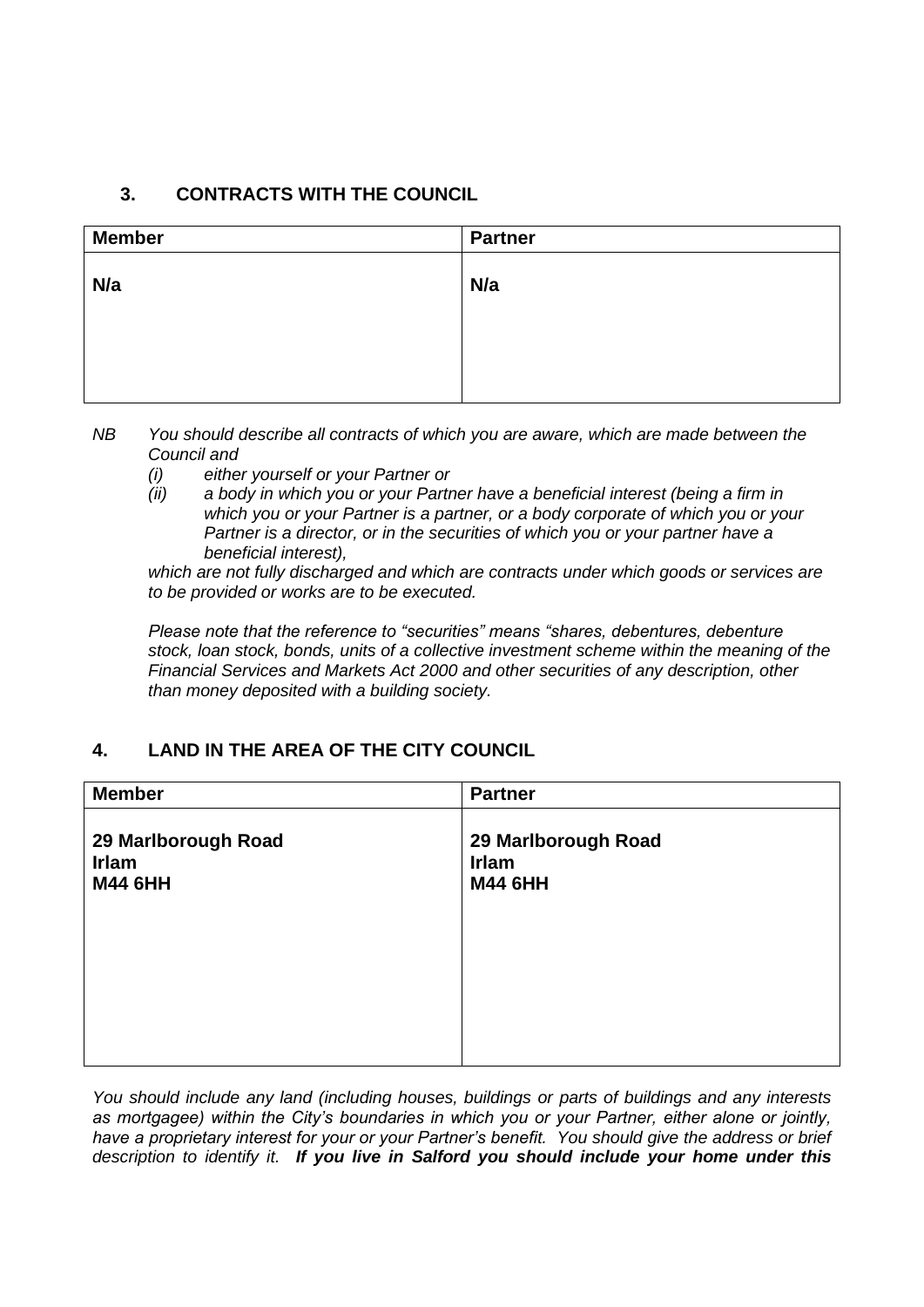*heading either as owner, lessee or tenant. You should also include any property from which you or your Partner receive rent, or of which you or your Partner are the mortgagee.*

# **Member Partner N/a N/a**

## **5. LICENCES TO OCCUPY LAND**

*NB You should include any land (including buildings or parts of buildings) within the city's boundaries which you or your Partner have a right to occupy for 28 days or longer (either alone or jointly with others). You should give the address or a brief description to identify it.*

## **6. CORPORATE TENANCIES**

| <b>Member</b> | <b>Partner</b> |
|---------------|----------------|
| N/a           | N/a            |
|               |                |
|               |                |
|               |                |
|               |                |

*[NB You should list here any tenancies of properties of which you are aware, where the*  landlord is the City Council and the tenant is a body in which you or your Partner have a *beneficial interest (being a firm in which you or your Partner is a partner, or a body corporate of which you or your Partner is a director, or in the securities of which you or your partner have a beneficial interest).* 

*Please note that the reference to "securities" means "shares, debentures, debenture stock, loan stock, bonds, units of a collective investment scheme within the meaning of the*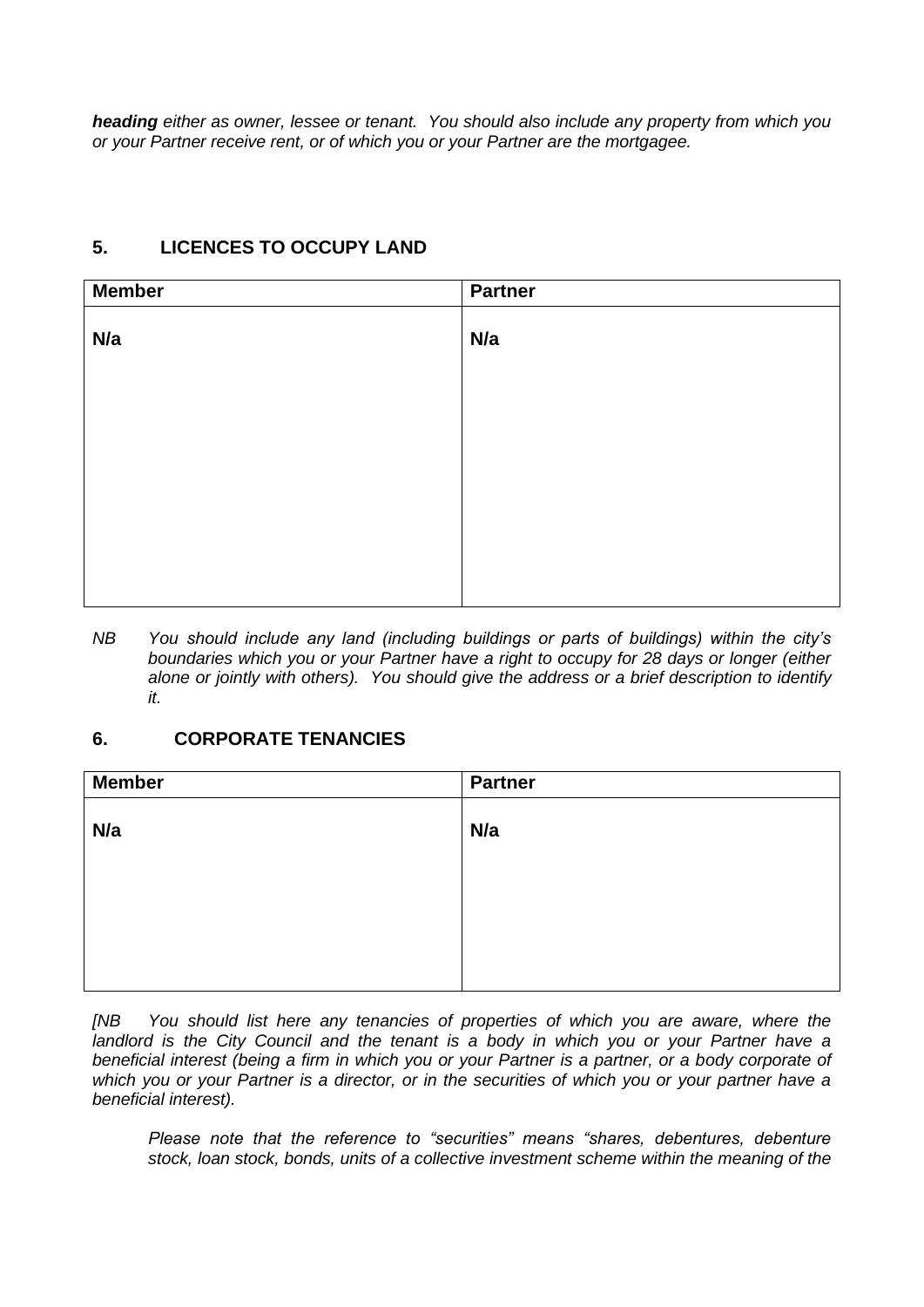*Financial Services and Markets Act 2000 and other securities of any description, other than money deposited with a building society.*

## **7. SECURITIES**

| <b>Member</b> | <b>Partner</b> |
|---------------|----------------|
| N/a           | N/a            |
|               |                |
|               |                |
|               |                |
|               |                |
|               |                |
|               |                |

- *NB You should list here any beneficial interest of you or your Partner in securities of a body where –*
	- *(a) that body (to your knowledge) has a place of business or land within the City's boundaries; and*
	- *(b) either –*
		- *(i) the total nominal value of the securities held by you or your Partner exceeds £25,000 or one hundredth of the total issued share capital of that body; or*
		- *(ii) if the share capital of that body is of more than one class, the total nominal value of the shares of any one class in which you or your Partner has a beneficial interest exceeds one hundredth of the total issued share capital of that class.*

*Please note that the reference to "securities" means "shares, debentures, debenture stock, Loan stock, bonds, units of a collective investment scheme within the meaning of the Financial Services and Markets Act 2000 and other securities of any description, other than money deposited with a building society*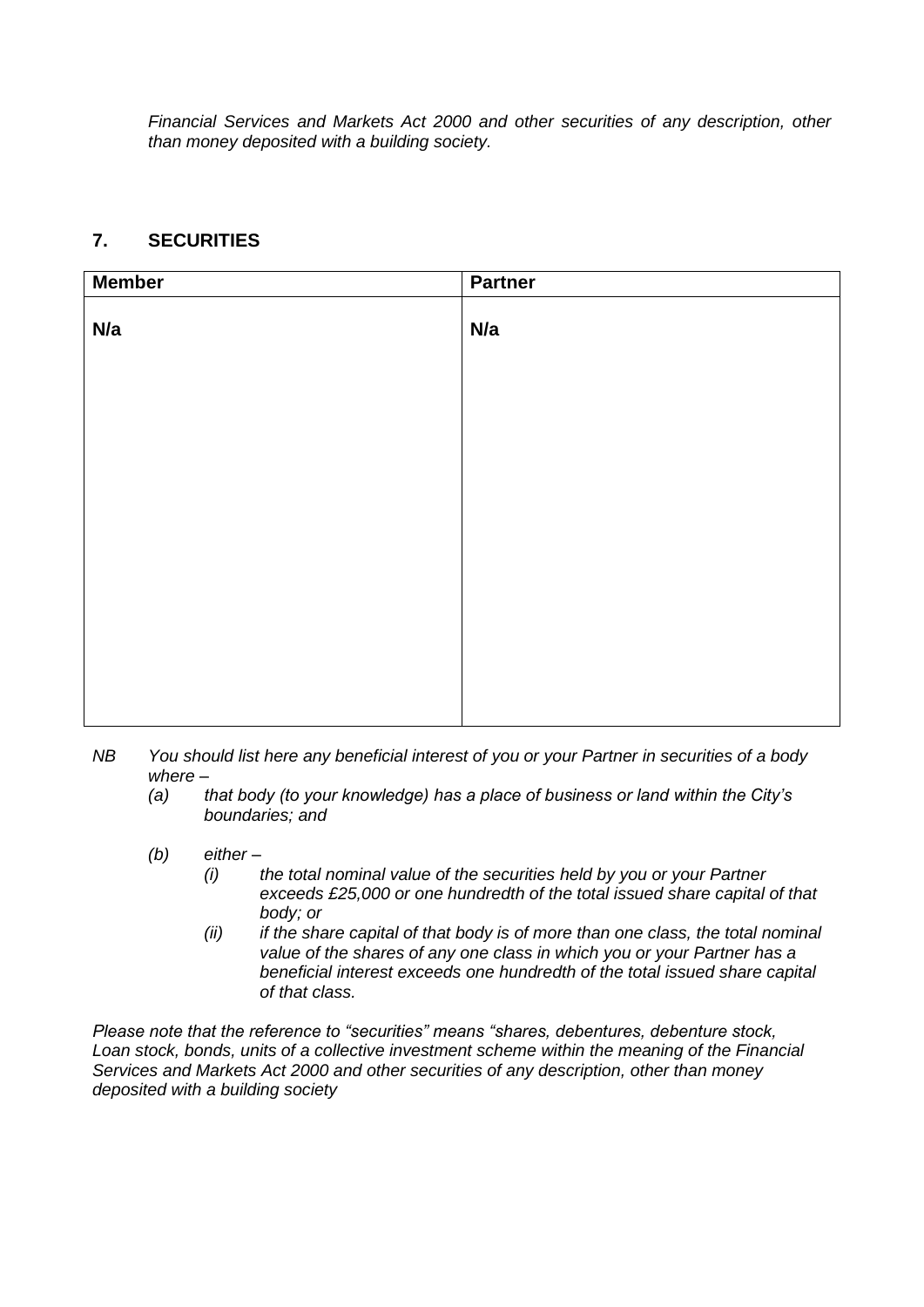# **PART 2**

# **PERSONAL INTERESTS**

**1. BODIES TO WHICH YOU ARE APPOINTED OR NOMINATED BY THE COUNCIL**

**Irlam Primary School Governor Derive Limited HOST formerly The Landing at MediaCityUk Limited LGA General Assembly GMCA Audit & Accounts Centre for Local Economic Strategies Ltd (CLES)**

- *NB You should record here details of your position of general control or management, in any –*
	- *Body to which you have been appointed or nominated by*
	- *Salford City Council as its representative.*

## **2. INTERESTS IN CHARITIES, SOCIETIES AND OTHER BODIES**

**Salfordian Trust Company TSSA Union Member Labour Party Member** 

- *NB You should record here details of your position of general control or management, in any –*
	- *Public authority or body exercising functions of a public nature;*
	- *Company, industrial and provident society, charity, or body directed to charitable purposes. (Freemasons should include here membership of the Masonic Grand Charity)*
	- *Body whose principal purposes include the influence of public policy, including party associations, trade union or professional association.*

## **3. GIFTS AND HOSPITALITY**

**N/a**